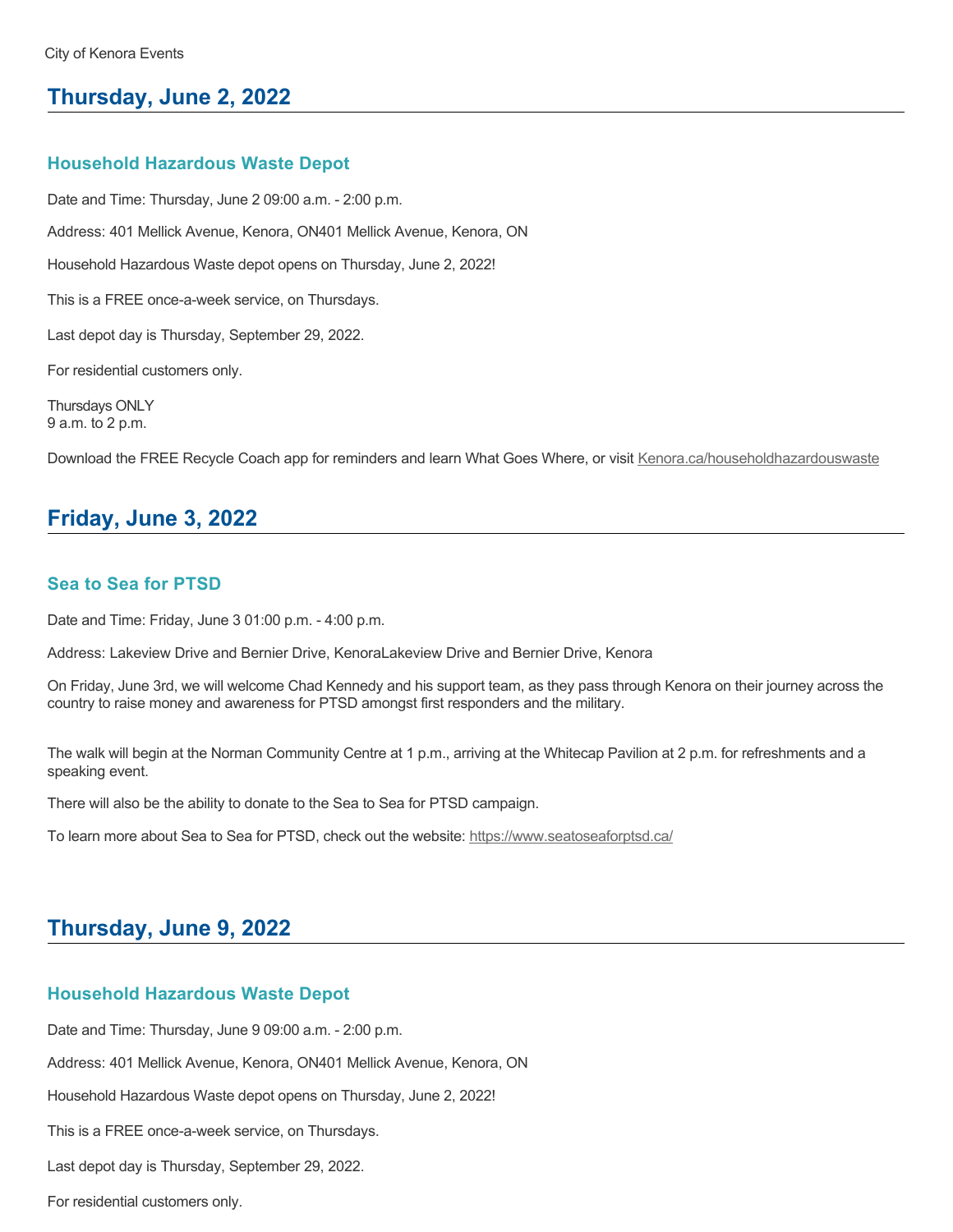Download the FREE Recycle Coach app for reminders and learn What Goes Where, or visit [Kenora.ca/householdhazardouswaste](https://www.kenora.ca/en/living-here/household-hazardous-waste.aspx)

# **Saturday, June 11, 2022**

# **2022 LOTW Women's Walleye Tournament**

Date and Time: Saturday, June 11 07:30 a.m.

Address: Whitecap Pavilion-1 Bernier DriveWhitecap Pavilion-1 Bernier Drive

Originally started as the Triple D Derby, the Lake of the Woods Women's Walleye Tournament was inspired by Kenora resident, Lynda Richardson. She is remembered by her caring nature and dedication to raising women's profiles in the community. The tournament continues to run in the spirit of Lynda's commitment to the empowerment of women.

The Lake of the Woods Women's Walleye Tournament continues to grow since it's launch in 2015, and is quickly becoming a recognized tournament throughout Northwestern Ontario

What started out as a 6 team tournament, has now grown to 40+ teams of women anglers, all with the same goal. To catch the BIG one and have a blast doing it!

# **Euchre Tournament**

Date and Time: Saturday, June 11 12:00 p.m. - 6:00 p.m.

Address: 300 McClellan Ave300 McClellan Ave

Kenora Legion Euchre Tournament

Saturday June 11, 2022

Registration 12:00-12:45 pm

Play starts at 1:00 pm

Registration is \$10.00

Partners are required

Singles will be accommodated if possible.

Non Members Welcome

# **Wednesday, June 15, 2022**

# **Matiowski Farmers' Market**

Date and Time: Wednesday, June 15 08:30 a.m. - 2:00 p.m.

Address: Whitecap PavilionWhitecap Pavilion

The Matiowski Farmers' is back for the 17th year on the Kenora Harbourfront. Running every Wednesday for 16 weeks, June through September, 8:30 am to 2:00 pm with over 100 local and regional vendors weekly.

# **Thursday, June 16, 2022**

# **Household Hazardous Waste Depot**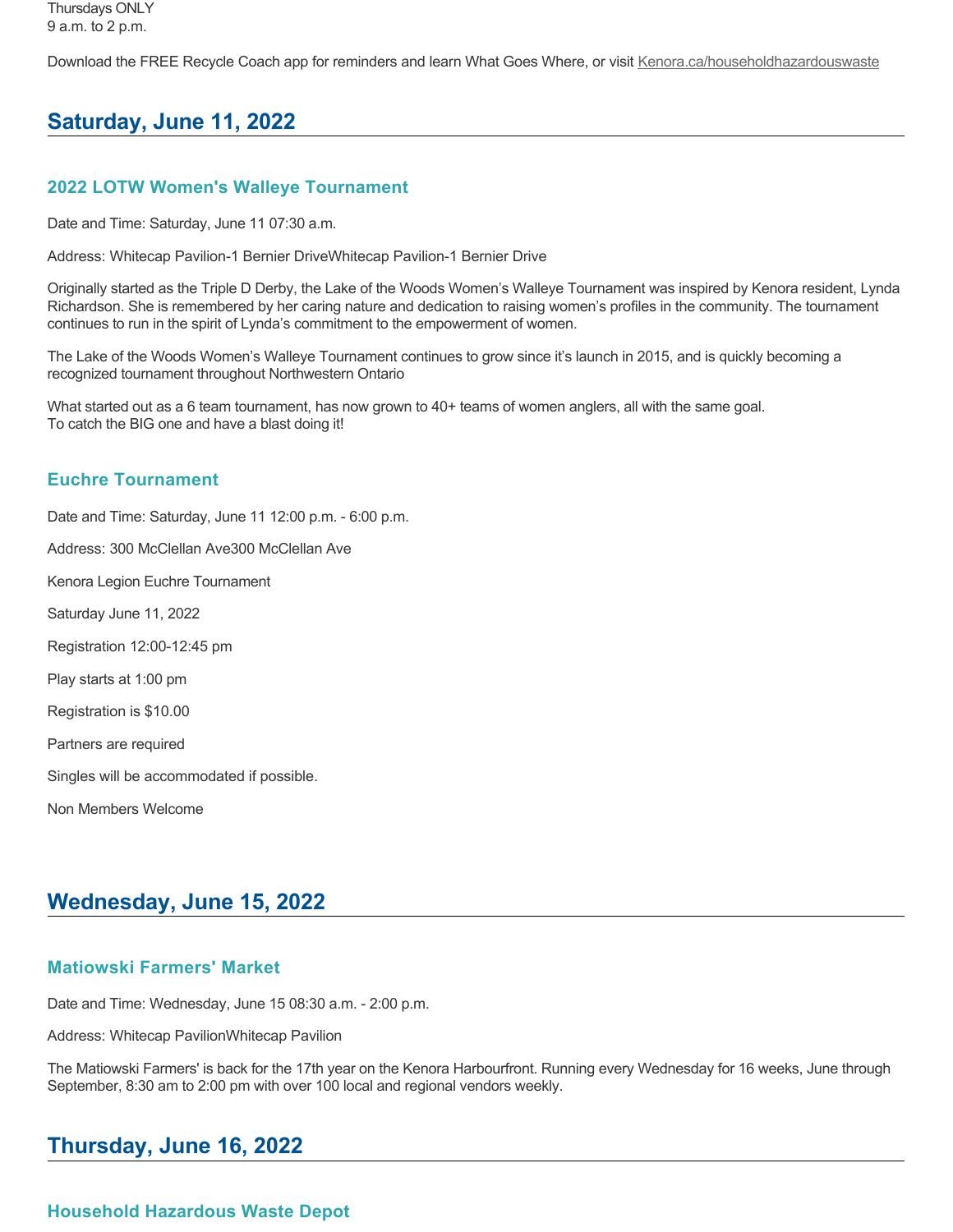Date and Time: Thursday, June 16 09:00 a.m. - 2:00 p.m. Address: 401 Mellick Avenue, Kenora, ON401 Mellick Avenue, Kenora, ON Household Hazardous Waste depot opens on Thursday, June 2, 2022! This is a FREE once-a-week service, on Thursdays. Last depot day is Thursday, September 29, 2022. For residential customers only. Thursdays ONLY 9 a.m. to 2 p.m.

Download the FREE Recycle Coach app for reminders and learn What Goes Where, or visit [Kenora.ca/householdhazardouswaste](https://www.kenora.ca/en/living-here/household-hazardous-waste.aspx)

### **3rd Annual KLWCF Charity Golf Tournament with Westland Insurance**

Date and Time: Thursday, June 16 11:00 a.m. - 6:00 p.m.

Address: 101 Park St. Kenora, ON101 Park St. Kenora, ON

Please join us for the 3rd Annual KLWCF Charity Golf Tournament hosted by Westland Insurance!

Thank you to premier sponsors Donny B and Tbaytel!

# **Wednesday, June 22, 2022**

### **Matiowski Farmers' Market**

Date and Time: Wednesday, June 22 08:30 a.m. - 2:00 p.m.

Address: Whitecap PavilionWhitecap Pavilion

The Matiowski Farmers' is back for the 17th year on the Kenora Harbourfront. Running every Wednesday for 16 weeks, June through September, 8:30 am to 2:00 pm with over 100 local and regional vendors weekly.

# **Thursday, June 23, 2022**

### **Household Hazardous Waste Depot**

Date and Time: Thursday, June 23 09:00 a.m. - 2:00 p.m.

Address: 401 Mellick Avenue, Kenora, ON401 Mellick Avenue, Kenora, ON

Household Hazardous Waste depot opens on Thursday, June 2, 2022!

This is a FREE once-a-week service, on Thursdays.

Last depot day is Thursday, September 29, 2022.

For residential customers only.

Thursdays ONLY 9 a.m. to 2 p.m.

Download the FREE Recycle Coach app for reminders and learn What Goes Where, or visit [Kenora.ca/householdhazardouswaste](https://www.kenora.ca/en/living-here/household-hazardous-waste.aspx)

# **Wednesday, June 29, 2022**